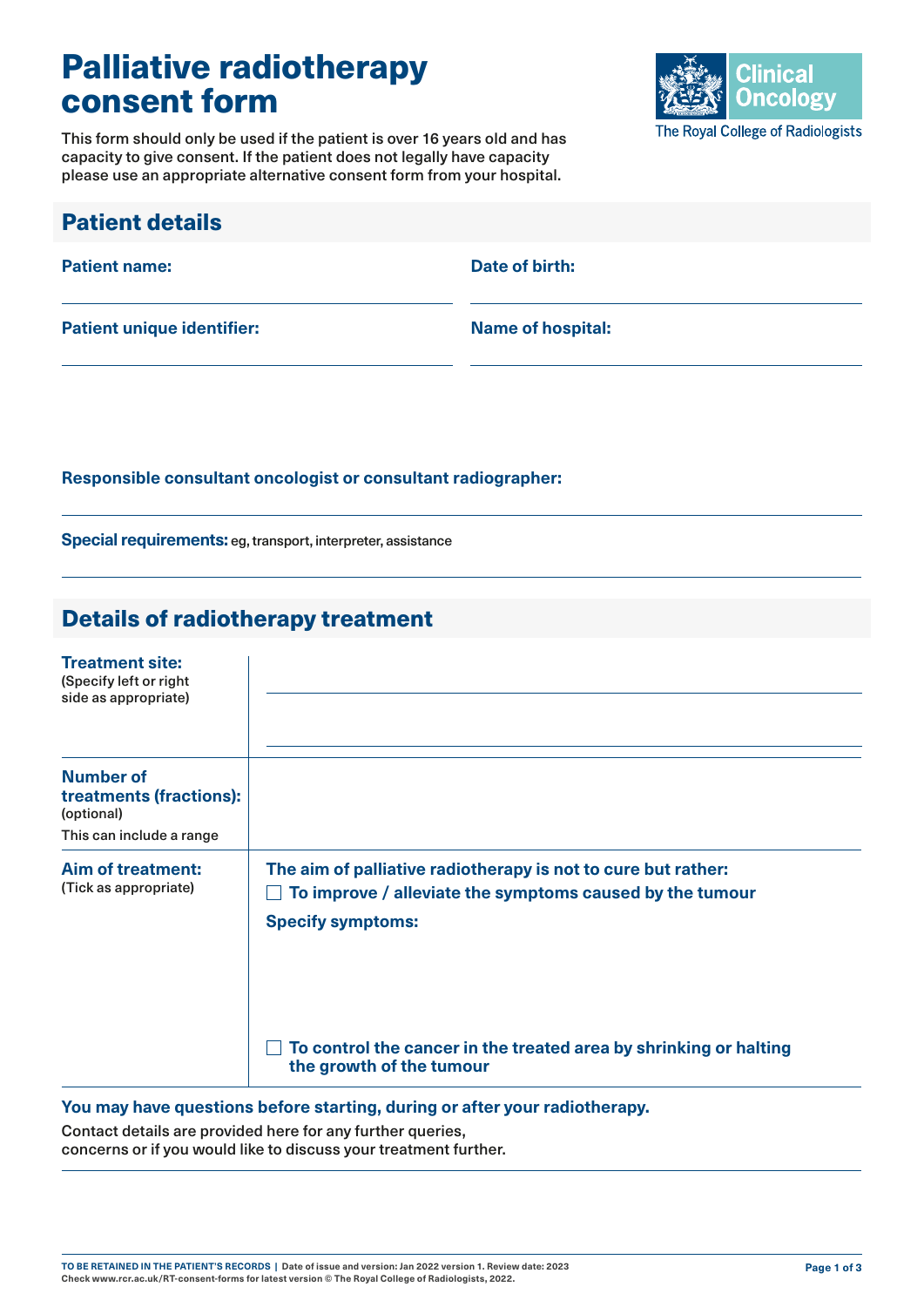### Side-effects of treatment

**Side effects of treatment vary from patient to patient. Early or short term side effects are common and improve gradually over a period of weeks after the treatment is completed. Frequencies are approximate.** 

|                                                                             | <b>Expected</b><br>50%-100% | <b>Common</b><br>10%-50%          | <b>Less common</b><br>Less than 10% |
|-----------------------------------------------------------------------------|-----------------------------|-----------------------------------|-------------------------------------|
|                                                                             |                             |                                   |                                     |
| <b>Fatigue</b>                                                              |                             |                                   |                                     |
| <b>Symptom flare (e.g. pain)</b>                                            |                             |                                   |                                     |
| Localised skin reaction (redness,<br>inflammation and discomfort)           |                             |                                   |                                     |
| Hair loss in the treatment area<br>(temporary/permanent)                    |                             |                                   |                                     |
| <b>Headache</b>                                                             |                             |                                   |                                     |
| <b>Cough</b>                                                                |                             |                                   |                                     |
| <b>Difficulty in swallowing / indigestion</b>                               |                             |                                   |                                     |
| <b>Nausea / sickness</b>                                                    |                             |                                   |                                     |
| <b>Change in bowel habit</b>                                                |                             |                                   |                                     |
| <b>Change in urinary function</b>                                           |                             |                                   |                                     |
| Other side effects that may result from<br>your specific treatment include: |                             |                                   |                                     |
|                                                                             |                             |                                   |                                     |
|                                                                             |                             |                                   |                                     |
|                                                                             |                             |                                   |                                     |
|                                                                             |                             |                                   |                                     |
|                                                                             |                             |                                   |                                     |
| I confirm that I have had the above side-effects explained.                 |                             | <b>Patient</b><br><b>initials</b> |                                     |

**TO BE RETAINED IN THE PATIENT'S RECORDS | Date of issue and version: Jan 2022 version 1. Review date: 2023 Check [www.rcr.ac.uk/RT-consent-forms](http://www.rcr.ac.uk/RT-consent-forms) for latest version © The Royal College of Radiologists, 2022.**